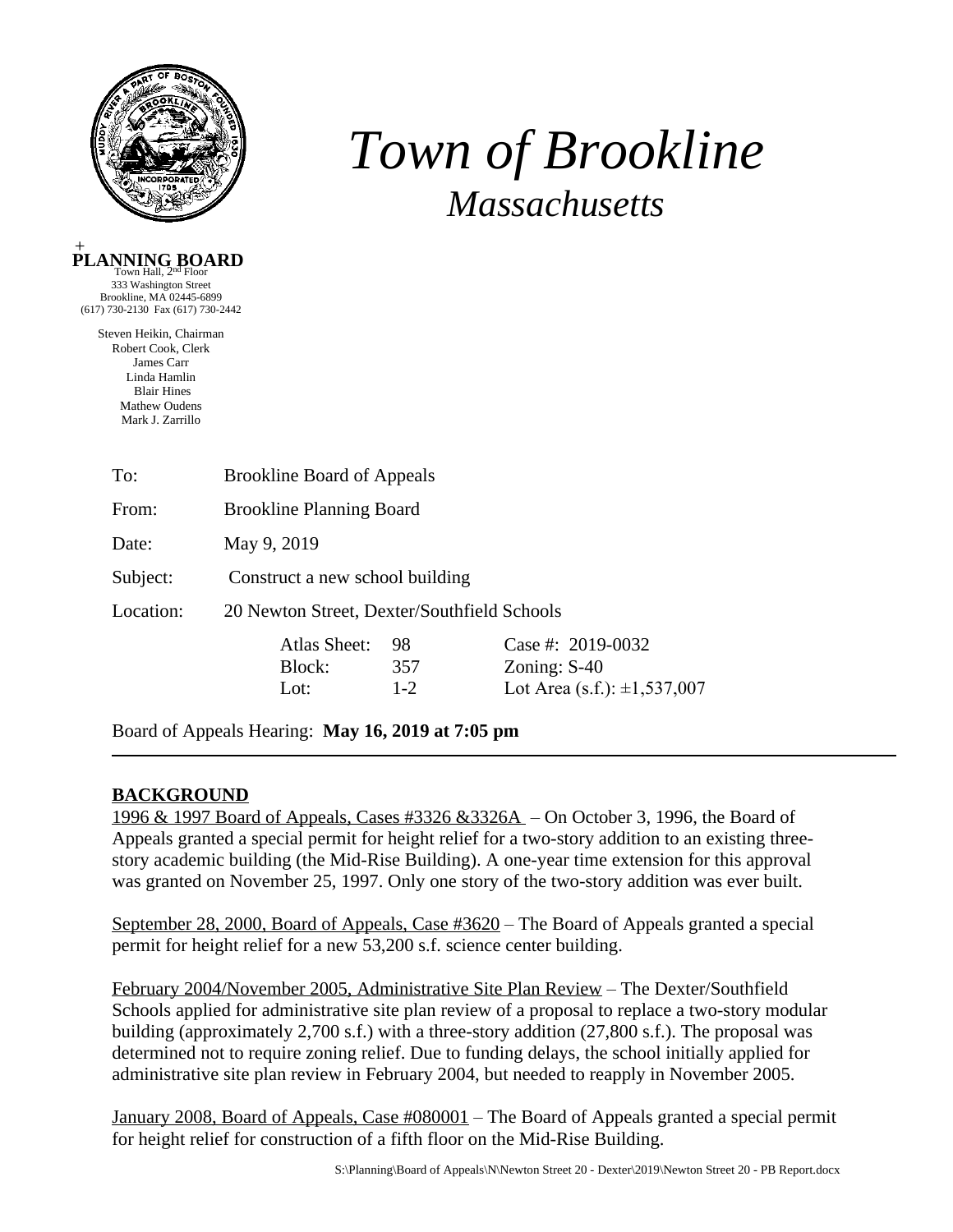February 2017, Board of Appeals, Case #2016-0088 – The Board of Appeals granted a special permit for height relief to replace an existing indoor ice rink (Thorndike Rink) with a new 48,020 square foot multi-use field house building attached to the adjacent indoor athletic/ice rink building.

2019 – Dexter School complied with administrative site plan review as required for educational uses in residence districts, per Zoning By-Law Sec. 9.11.

# **SITE AND NEIGHBORHOOD**

20 Newton Street is the site of a non-profit boys' private day school, the Dexter School, and a girls' private day school, the Southfield School. The campus is located atop one of the highest hills in Brookline, Mount Walley, on the former estate of Mrs. R.W. Sears, and then a seminary for the Mary Knoll religious order. The school maintains the former estate house and out buildings. The school has made various changes to the site since it purchased the property in 1967, including building multiple classroom buildings, a gymnasium, a science center with an observatory, a field house and other recreational facilities, including a pool, ice skating/tennis facility, and athletic field.

The surrounding neighborhood is primarily residential, with the exception of Larz Anderson Park, which is on the other side of Newton Street across from the site. The School is bounded by Boston to the east and the Brandegee Estate and Allandale Farm to the south and west.

# **APPLICANT'S PROPOSAL**

The applicant, the Dexter/Southfield School, proposes to construct a three and a half story lower school building (28,766 s.f.), which will be attached to an existing school building (Hewitt) via an enclosed breezeway. The building will be located on a portion of an existing field between the newly constructed Kraft Field House and the Hewitt Building, facing St. Paul's Avenue.

The building's façade will include CMU block, terracotta tile rainscreen walls, spandrel glass and metal panels, and there will be a roof made of asphalt shingles.

#### **FINDINGS**

**Section 5.09.2i** – Design Review - non-residential uses in a residential district with more than 5,000 square feet of gross floor area or with 10 or more parking spaces require a special permit subject to the design review standards listed under *Section 5.09.4(a-l)*. All the conditions have been met, and the most relevant issues are discussed below.

Because the site is currently an open field, no significant landscaping will be removed. The Building will not be seen from Newton Street because it is interior to the site. It will, however, be seen from St. Paul's Way, a dead end street that separates Brookline from Jamaica Plain. On the opposite side of St. Paul's Way are several buildings which make up the campus of The Daughter's of St. Paul's Convent, which in addition to housing nuns also runs a publishing facility. A little further away and closer to Newton Street are single family homes in Boston.

[Please see the attached Design Report from the applicant.]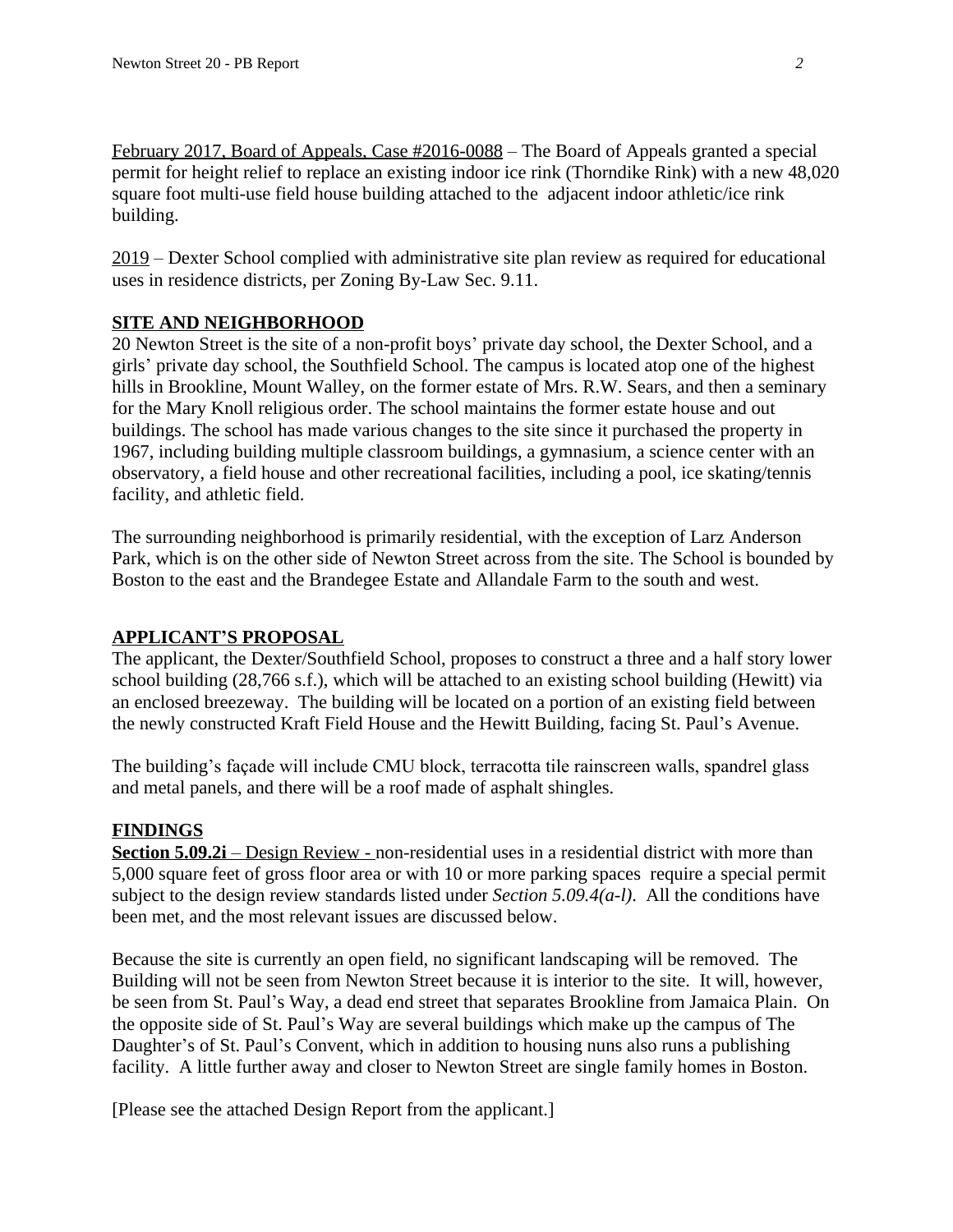**Section 5.30** – Maximum Height of Buildings

|                                              | <b>Maximum</b> | <b>Existing</b> | <b>Proposed</b>            | <b>Finding</b>  |
|----------------------------------------------|----------------|-----------------|----------------------------|-----------------|
| <b>Height of Proposed</b><br><b>Building</b> | 35 feet        | <b>NA</b>       | 53'<br>$(3^{1/2}$ stories) | Special Permit* |

\* Under Section 5.08.2, the Board of Appeals may grant a special permit to modify the dimensional requirements in Article 5 of the Zoning By-law for uses #9 (religious) and #10 (educational) to the extent necessary to allow reasonable development of such a use in general harmony with other uses permitted and as regulated in the vicinity.

#### **Section 6.02.4C** – Off-Street Parking Space Regulations **Section 6.04** – Design of All Off-Street Parking Facilities

| Parking       | <b>Required</b> | <b>Existing</b> | <b>Proposed</b> | <b>Finding</b> |
|---------------|-----------------|-----------------|-----------------|----------------|
| <b>Spaces</b> | 305             | 332             | 325             | Complies       |

\* Under Section 6.02.4.c, the Board of Appeals may permit modification in the requirements specified in this Article as applied to Use #10 (educational) and Use #15 to the extent necessary to allow reasonable development of such a use in general harmony with other uses permitted and as regulated in the vicinity.

# Section 8.02.1 Alteration and Extension

A special permit is required to alter a nonconforming structure.

#### Modification of BOA Cases #3326, #3326A and 3620, 2016-0088 No modification of these BOA cases is needed.

# **PLANNING STAFF COMMENTS**

Although the school enrollment and staff will increase slightly with the new school building and the added capacity, there should be minimal traffic and parking impacts as the children, for the most part, arrive in buses. The large campus, over 35 acres, provides plenty of room for parking for teachers, visitors and school buses, and the traffic circulation pattern will remain the same. Because the new building will be located on an open field, trees will not have to be removed. The building is interior to the site and there are no single family homes directly opposite it.

# **PLANNING BOARD COMMENTS**

The Planning Board was supportive of this new lower school building. They found the design to be sensitive to and well-integrated within the context of the overall campus and the impact on any surroundings to be minimal due to its location on the interior of the site. The Board also felt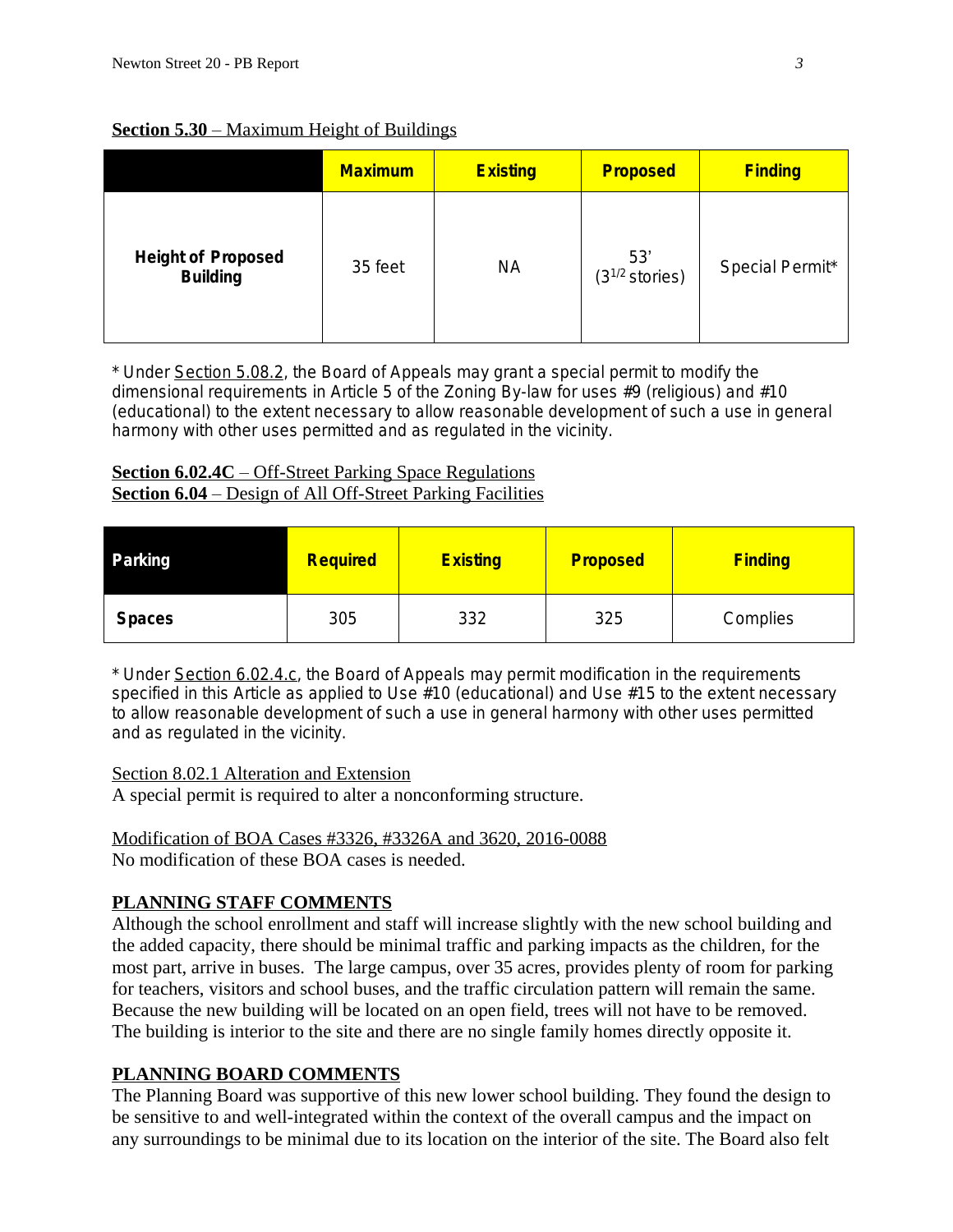that the zoning relief requested is minimal and that while the proposed building is over the allowable height, it is still lower than other buildings on the campus and relief is available under Section 5.08.2. The Board did express interest in seeing sustainability initiatives incorporated and more playfulness in the design, as it is will be serving young children in grades 3 through 5.

**Therefore, the Planning Staff recommends approval of the architectural plans prepared by ARC and dated 3/21/19 and the site plans (C-1 to C-5) prepared by Beals + Thomas and dated 1/30/19, subject to the following conditions:**

- **1. Prior to issuance of a building permit, final elevations with material specifications shall be submitted to the Assistant Director for Regulatory Planning for review and approval.**
- **2. Prior to the issuance of a building permit, the applicant shall submit a final landscaping plan, subject to the review and approval of the Assistant Director of Regulatory Planning.**
- **3. Prior to the issuance of a building permit, the applicant shall submit to the Building Commissioner for review and approval for conformance to the Board of Appeals decision: 1) a final site plan, stamped and signed by a registered engineer or land surveyor; 2) final building elevations, stamped and signed by a registered architect; and 3) evidence that the Board of Appeals decision has been recorded at the Registry of Deeds.**